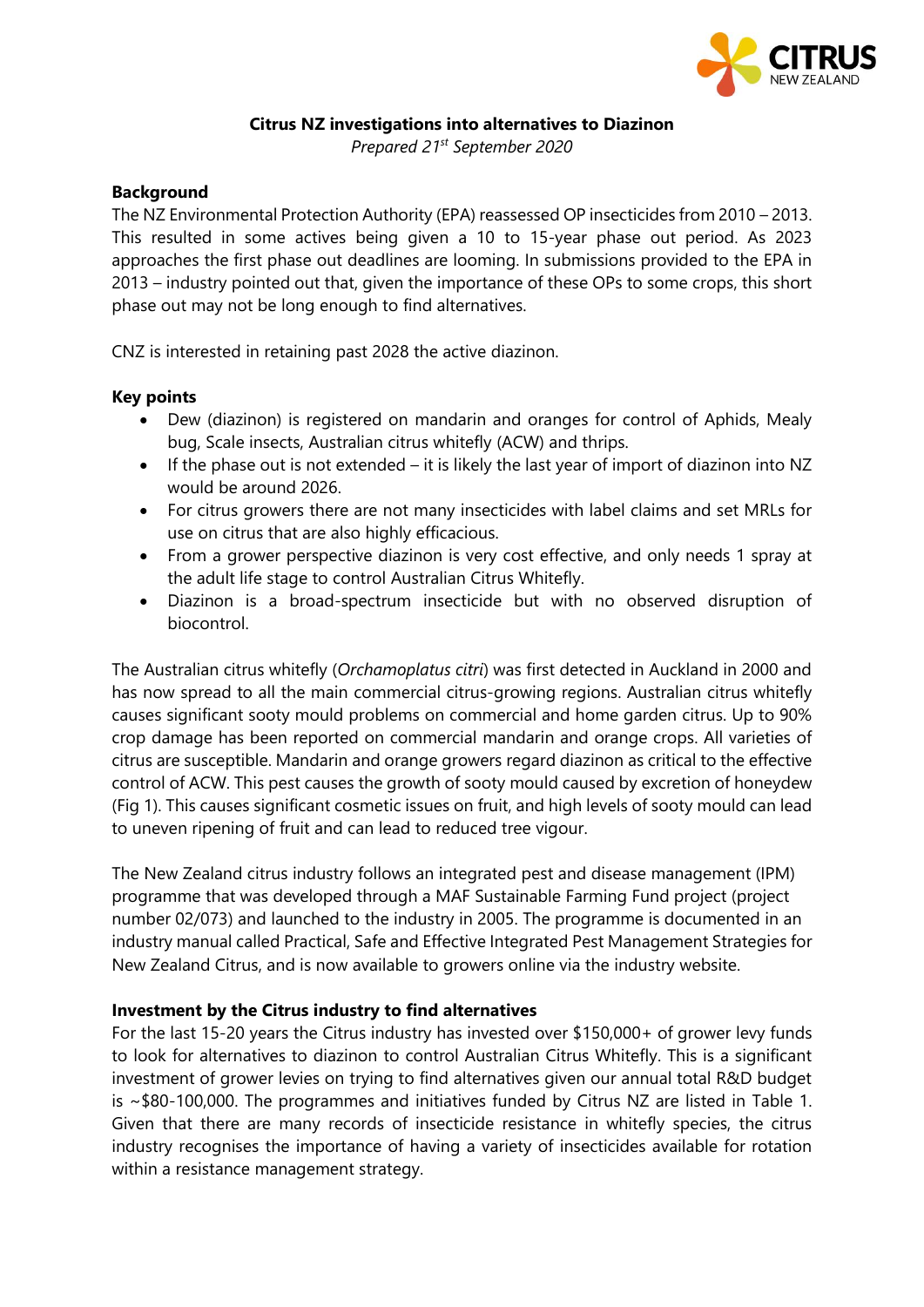

Past studies funded by Citrus NZ have focused on evaluating new chemical and non-chemical alternatives for efficacy against all ACW life stages (eggs, nymphs, and adults), as well as investigations into biological control options.

New chemical control options have been identified by the industry through this work. However, efforts to obtain label registrations for citrus have been unsuccessful.

There is a particular active ingredient which is registered in NZ on several crops to control sucking and chewing (Lepidopteran) insect pests and is softer on certain beneficial arthropods (parasites and predators). This active ingredient is also registered in Australia for use on citrus. Through extensive investigation from Citrus NZ with the NZ EPA and registrant on this product – it became clear that the NZ regulatory requirements to register this product at the same rate and timing etc. as the label in Australia for citrus would be too costly as significant additional toxicological data would need to be generated to satisfy the NZ regulator. The registrant has advised that the return on in investment for use on citrus in NZ is too low to justify the expense of generating this data.

Biological control options have been explored with Plant & Food Research carrying out surveys in Australia for naturally occurring parasitoids of ACW that could be potential BCAs in New Zealand. These studies did identify potential parasitoid species, however rearing sufficient numbers for testing in the laboratory has proved difficult. Further research is needed to develop rearing technologies and to trial the parasitiod to gain an understanding of the BCA potential against ACW. Application to the EPA would then be required to release these parasitioids in NZ. This work is expensive and long-term, and Citrus NZ has only been able to fund initial surveys and preliminary laboratory studies due to R&D budget constraints.



**Figure 1.** ACW adults on leaf (L), adults and eggs laid in circular rafts (R).

| Year | <b>Research topic</b>                                                             | Cost |
|------|-----------------------------------------------------------------------------------|------|
| 2016 | ACW agrichemical control options – feasibility study (NZCGI 176)                  |      |
| 2016 | ACW efficacy trial – Grandevo (trial and efficacy data assessment)<br>(NZCGI 176) |      |

### **Table 1.** Research carried out by Citrus NZ to find effective controls for ACW.